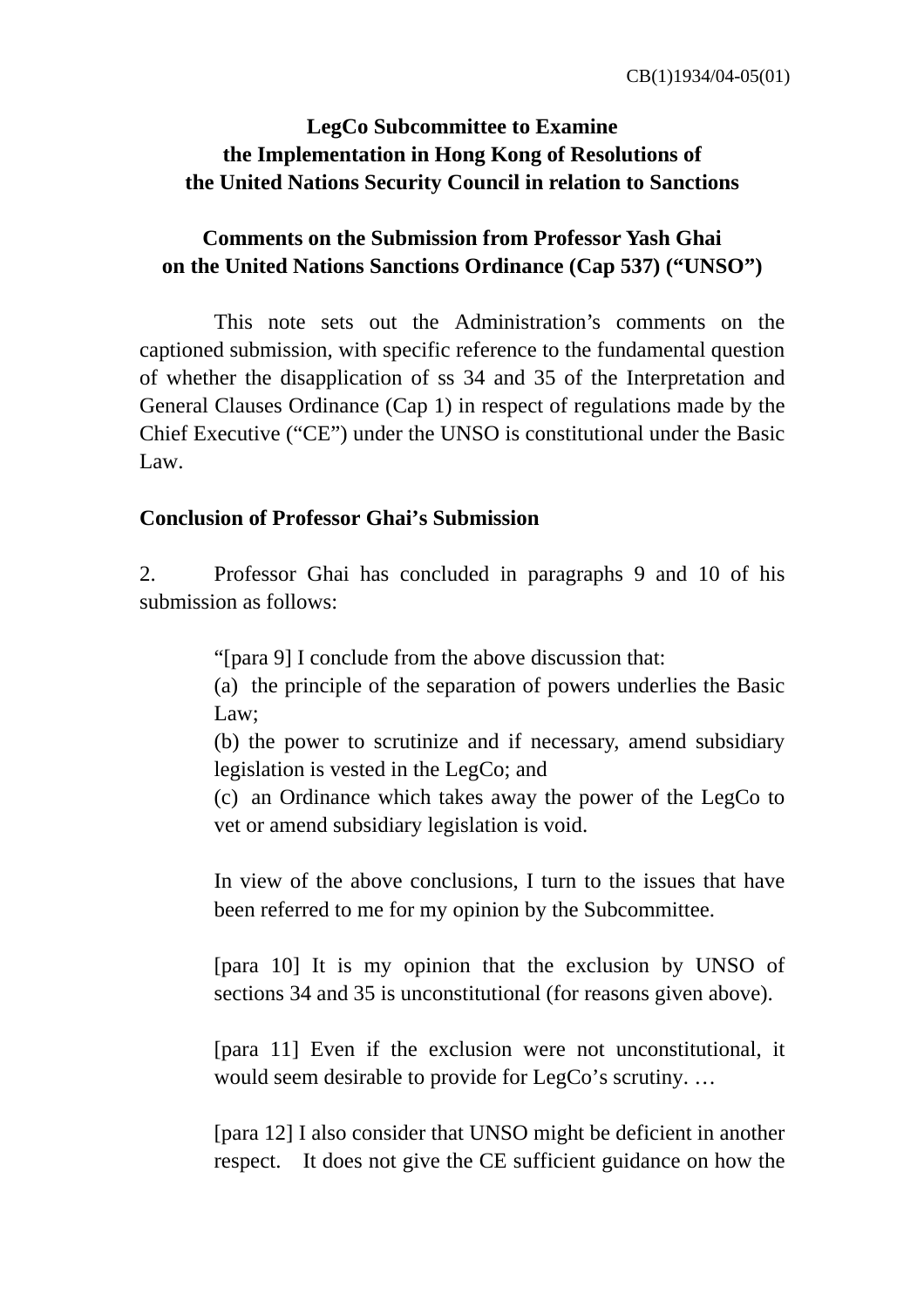CE may exercise his or her powers under the Ordinance. …"

## **Overview**

3. The UNSO was enacted to provide for the imposition of sanctions against places outside the People's Republic of China ("PRC") arising from Chapter 7 of the Charter of the United Nations, and to provide for matters incidental thereto or connected therewith. Under section 3(1), CE is empowered and required to ("shall") make regulations for a specific purpose, namely giving effect to a relevant instruction given by the Ministry of Foreign Affairs ("MFA") to him to implement, cease implementing, modify etc certain mandatory sanctions decided by the Security Council of the United Nations ("UNSC"). Under section 3(5), these regulations are excluded from the Legislative Council ("LegCo")'s scrutiny of subordinate/subsidiary legislation ("sub-leg") provided for in ss 34 and 35 of Cap 1.

4. For the detailed reasons set out below, we consider that s 3(5) of the UNSO is not inconsistent with the Basic Law. In brief:-

- (a) While there is division of powers and functions among various organs of the Hong Kong Special Administrative Region ("HKSAR") under the Basic Law, the Basic Law does not institute a rigid separation of powers.
- (b) Therefore, while LegCo is entrusted with the power and function to enact laws, the Basic Law does not prohibit the delegation of law-making power/function to other bodies or persons to make sub-leg, which is clearly contemplated by BL 56(2), BL 62(5), BL 8 and BL 18.
- (c) In line with the theme of continuity of the Basic Law and s 2(1) of Cap 1, LegCo may disapply s 34 (negative vetting procedure) and s 35 (positive vetting procedure) of Cap 1 in relation to sub-leg made by the CE under and in accordance with s 3 of the UNSO to give effect to the relevant directive of the Central People's Government ("CPG") and implement the relevant UNSC sanction.
- (d) It is considered that sufficient guidance is laid down in the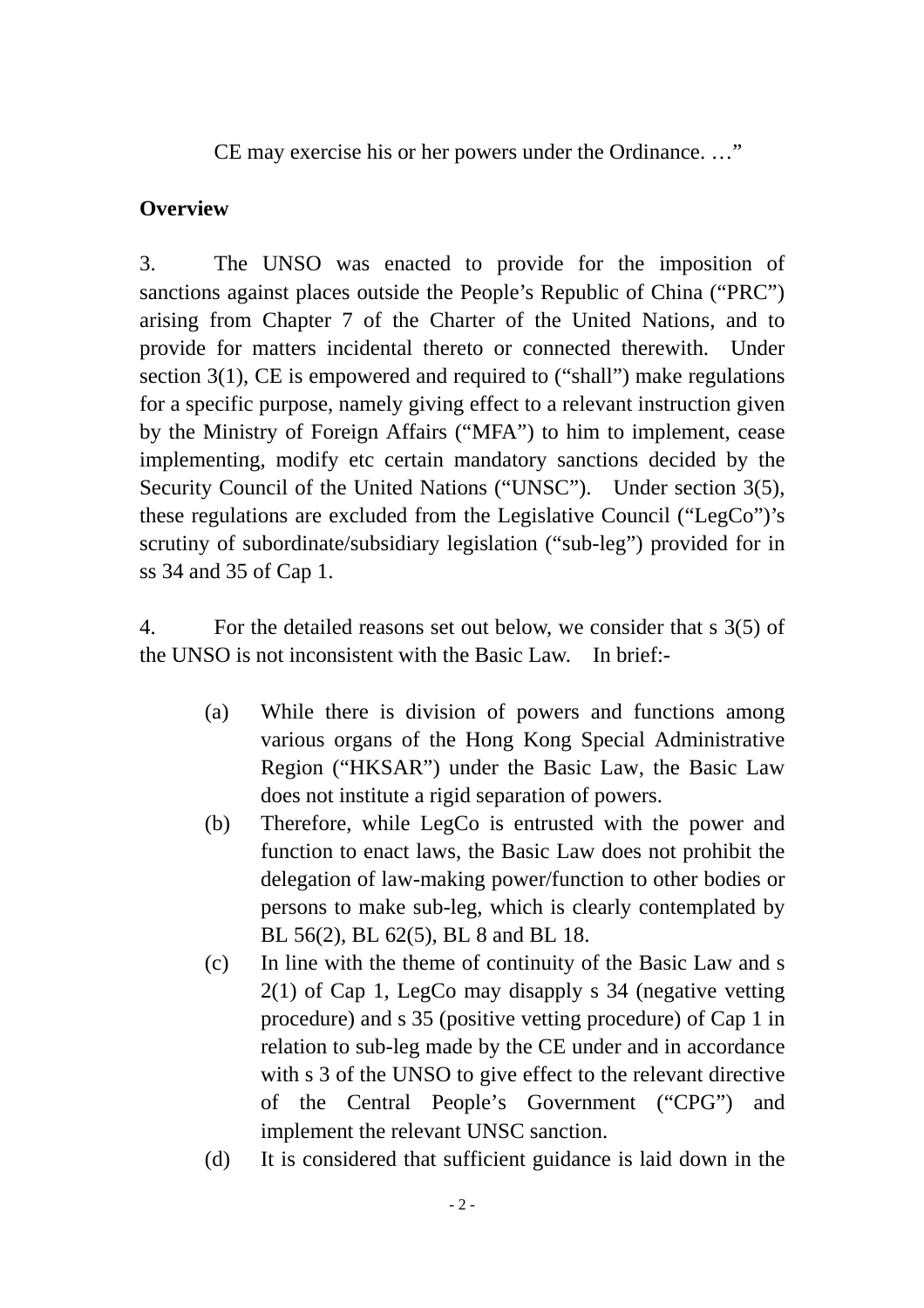UNSO as to how the CE may exercise his powers/functions under the UNSO.

5. In assessing the constitutionality of s 3(5) of the UNSO, it is important to have regard to the relevant constitutional and statutory context.

#### **Division of powers and functions under the Basic Law**

6. Firstly, while there is a division of powers and functions among various organs of the HKSAR under the Basic Law, the Basic Law does not institute a rigid separation of powers.

7. As explained in the Administration's paper dated 19 February 2004 to the LegCo Subcommittee on United Nations Sanctions (Liberia) Regulation 2003, the Basic Law does not embody a strict doctrine of separation of powers. In *Lau Kwok Fai Bernard v Secretary for Justice*, HCAL Nos. 177 of 2002 and 180 of 2002, Hartmann J further considered the principle of separation of powers in the Basic Law. He, at para 20, expressed agreement to Professor Wade's observation in his work *Administrative Law* (7<sup>th</sup> ed, 1994), at p 860 that there was an infinite series of graduations, with a large area of overlap, between what was plainly legislation and what was plainly administration. He considered that the same must apply when looking to the relationship between what was plainly the function of the judiciary contrasted with the function of the legislature and the administration. At para 23, he said:

> "While … I accept that the Basic Law incorporates the principle of separation of powers (subject of course to the meaning and purpose of specific articles which may act to modify that principle), it is apparent that whether the [Public Officers Pay Adjustment] Ordinance, in respect of any individual article or in respect of the Basic Law generally, offends that Law is a matter which may only be determined by looking at the Ordinance 'in context'. As the Privy Council said in … [*Liyanage v R* [1967] 1 AC 259]: each case must be decided in the light of its own facts and circumstances, including the *true purpose of the legislation*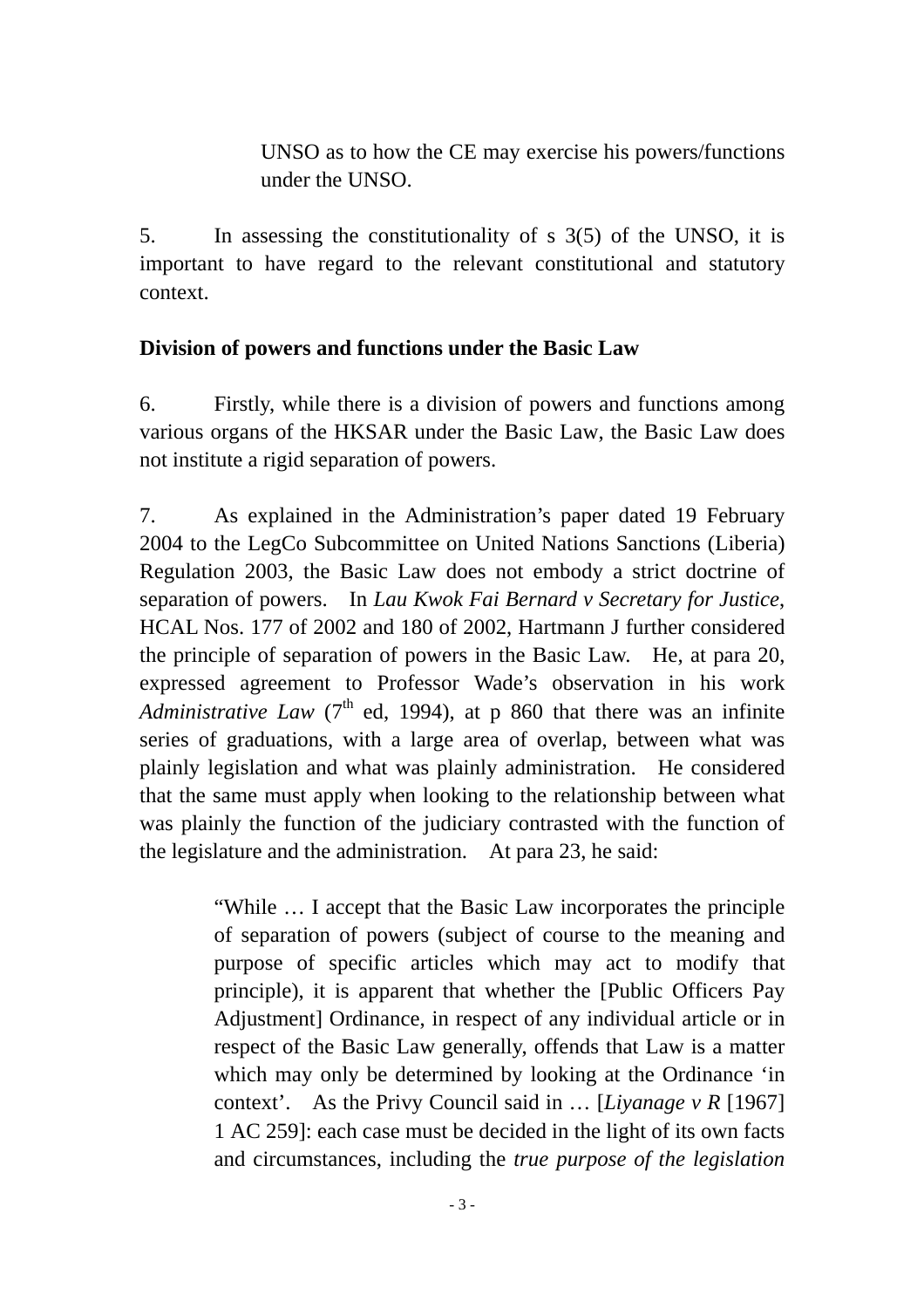#### *and the situation to which it is directed*." (emphasis original)

8. While Professor Ghai has taken the view that the Basic Law is based on a separation of powers, he has pointed out as part of his argument that the separation of powers is "a matter of degree" (para 8 at p 4).

9. The Basic Law provides for division of powers and functions among various organs of the HKSAR (see Chapter IV of the Basic Law which prescribes, inter alia, the powers and functions of the CE, the executive authorities, the legislature, the judiciary etc). However, the Basic Law does not follow a rigid separation of powers. For example, the delegation of law-making power/function to other bodies/persons by LegCo is clearly contemplated in the Basic Law. BL 56(2) provides for the making of subordinate legislation by CE in consultation with the Executive Council. BL 62(5) entrusts the HKSAR Government ("HKSARG") with various powers/functions, including "[t]o draft and introduce bills, motions and subordinate legislation". In addition, BL 8 and BL 18 maintain subordinate legislation as a source of law of the HKSAR.

10. The absence of a rigid separation of powers under the Basic Law is consistent with the theme of continuity under the Basic Law. Before the reunification, neither the British nor the Hong Kong systems were based on a rigid separation of powers. The introduction of such a rigid system would radically change many established features of our political and legal system, and there is no indication that this was the intention. If a rigid system of separation were adopted by the Basic Law, it would mean that even legislative amendments by way of a LegCo resolution would be unconstitutional (See Wesley-Smith, "The Separation of Powers" in Wesley-Smith (ed) *Hong Kong's Basic Law - Problems & Prospects* (1990), p 75 where it is argued, on the assumption that a rigid separation of powers were provided for in the Basic Law, that "[w]hile delegation of legislative authority to the executive branch is permissible, provided a genuine limitation is imposed by the statute, ordinances empowering the Legislative Council to act by resolution may well conflict with the Basic Law".) Such a radical position could not have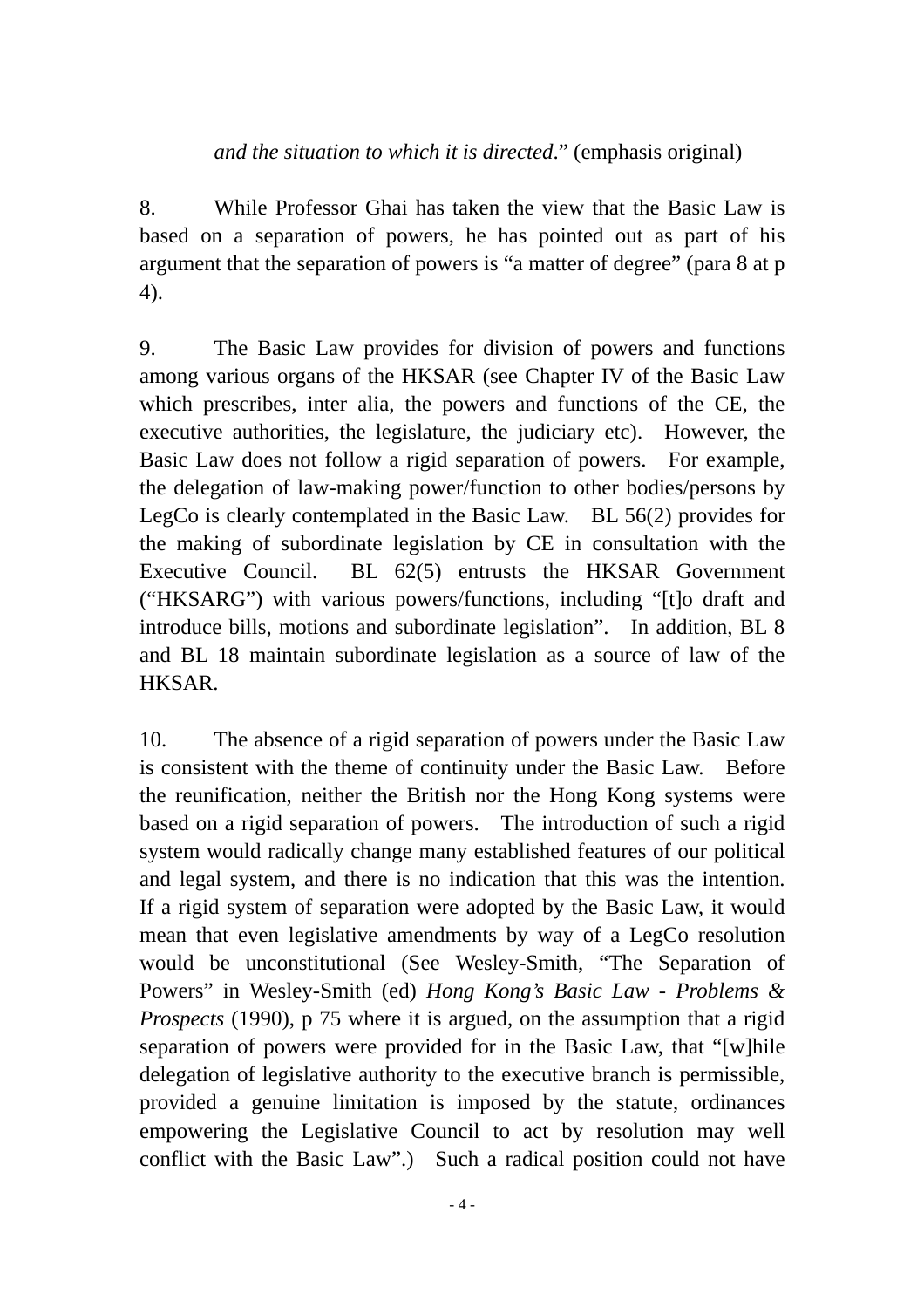been the intention of the Basic Law which, contrary to Professor's Ghai's view (para 15 of the Submission), carries the overwhelming theme of seamless transition and continuity. See the Court of Appeal decision in *HKSAR v David Ma* [1997] HKLRD 761 which is summarised below:

> "Ma Wai Kwan, David and the others ("Defendants") argued, among other things, that the common law had not survived the Reunification and therefore prosecutions brought against them before the Reunification for a common law offence were no longer valid, since under the Basic Law it was necessary to have a positive act of adoption (which was missing as contended by the Defendants) before laws previously in force in Hong Kong became laws of the HKSAR. They also challenged the legality of the Provisional Legislative Council ("PLC") and the Hong Kong Reunification Ordinance ("Reunification Ordinance") passed by it to preserve the continuity of prosecutions.

> The Court of Appeal held that the common law had survived the Reunification. Continuity after the Reunification was of vital importance. Both the Joint Declaration and the Basic Law carried the overwhelming theme of a seamless transition. The effect of BL 8 was that the common law continued and that it did so under BL 8 and 18 (rather than BL 160). BL 160, whether construed by itself or in conjunction with BL 8, 18, 19, 81 and 87, did not have the effect of requiring the laws previously in force to be formally adopted in order to be effective after 30 June 1997. The use of the word "shall" in these articles could only be used in the mandatory and declaratory sense, otherwise anomalous results would occur.

> The indictments against the Defendants survived the Reunification and the pending proceedings continued. In the light of the predominant theme of a seamless transition, the expression "documents", "rights" and "obligations" under BL 160(2) covered indictments, the right of the Government to prosecute offenders and the obligation of an accused to answer to the allegations made against him respectively. The HKSAR courts stood established by the imperative words of BL 81(1). By virtue of BL 8, 18, 19, 81(2) and 87, the legal and judicial systems continued after the Reunification."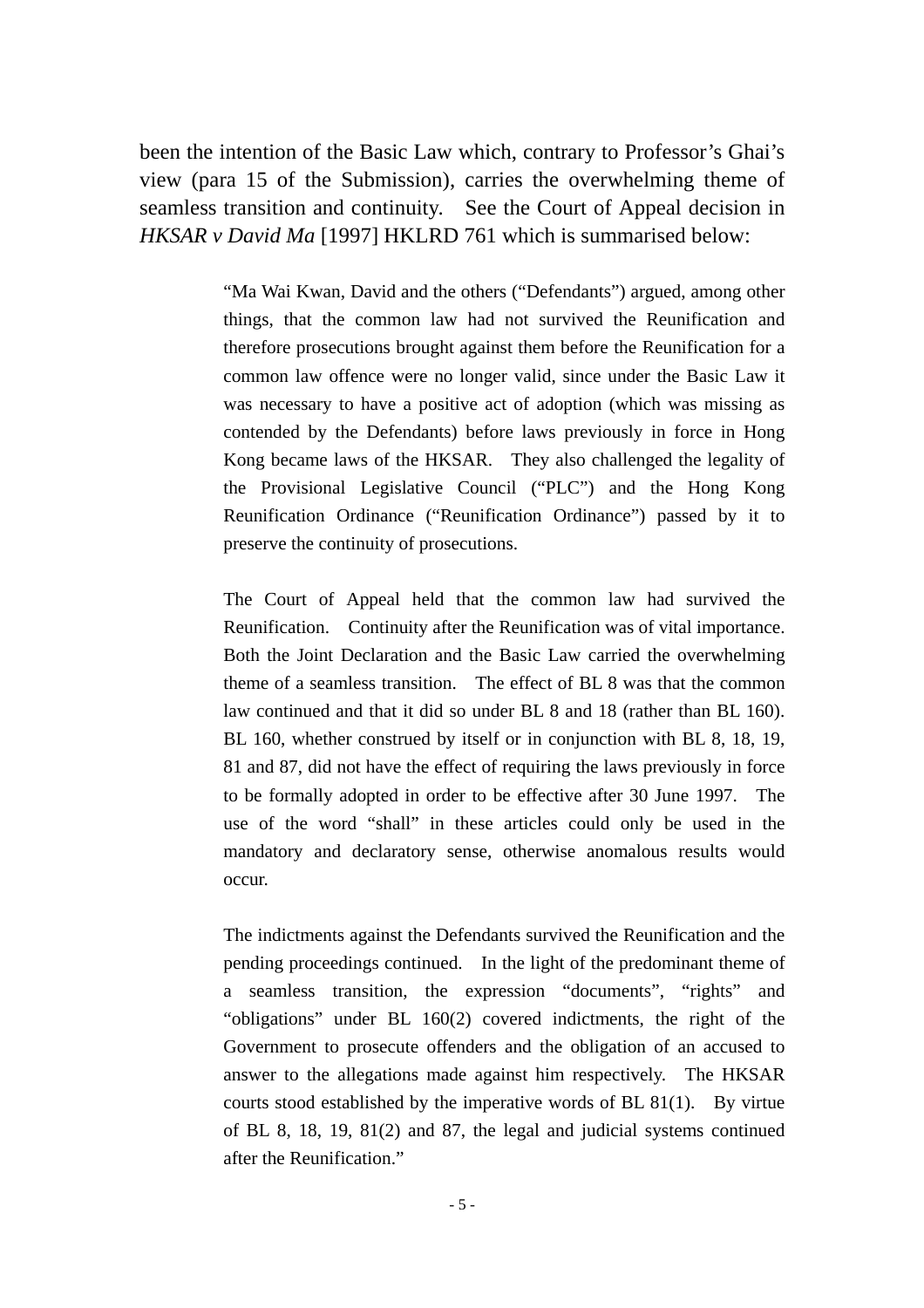# **Delegation of Legislative Powers/Functions and LegCo's Scrutiny of Subsidiary Legislation**

11. In the light of the above, it is considered that while LegCo is entrusted with the power and function to enact laws, in line with the theme of continuity, the Basic Law does not prohibit the delegation of law-making power/function to other bodies or persons to make sub-leg, which is clearly contemplated by BL 56(2), BL 62(5), BL 8 and BL 18.

12. In this regard, Professor Ghai has argued (under para 8, at bottom of p 5 and top of p 6 of the submission) that "[a]n Ordinance which takes away from LegCo the ultimate control over the enactment of subsidiary legislation would therefore be unconstitutional. The LegCo has been given its legislative responsibilities by the NPC and it cannot divest itself of that power ('*delegatus non potest delegare*')." Reading this argument in the light of para 9 of his submission (set out in para 2 above), Professor Ghai does not appear to rely literally on the principle of '*delegatus non potest delegare*' [a delegate cannot delegate – ie "a person to whom powers have been delegated cannot delegate them to another" – see *Osborn's Concise Law Dictionary* ( $9<sup>th</sup>$  ed, 2001) p 129)]. There was no doubt that, under the former system, the pre-1997 legislature (although itself a delegate) could authorize others to make delegated legislation (see the Privy Council decision in *Hodge v The Queen* (1883) 9 App Cas 117 as discussed in Wesley-Smith, *Constitutional and Administrative Law in Hong Kong* (2<sup>nd</sup> ed, 1994) p 188). There is similarly no doubt that the Basic Law envisages that subordinate legislation will be made (see BL56(2) and BL  $62(5)$  cited above).

13. It appears that Professor Ghai's focus is on the disapplication of the negative vetting procedure under section 34 of Cap 1 to sub-leg. However, the provisions in Cap 1, including sections 34 and 35, apply unless a contrary intention is discerned in an Ordinance (section 2(1)). In other words, the LegCo may, if it sees fit, exclude certain delegated legislation from its scrutiny under sections 34 and 35. This exclusionary power predated 1 July 1997, and its continuation or exercise of it after that date is unlikely to be inconsistent with the constitutional order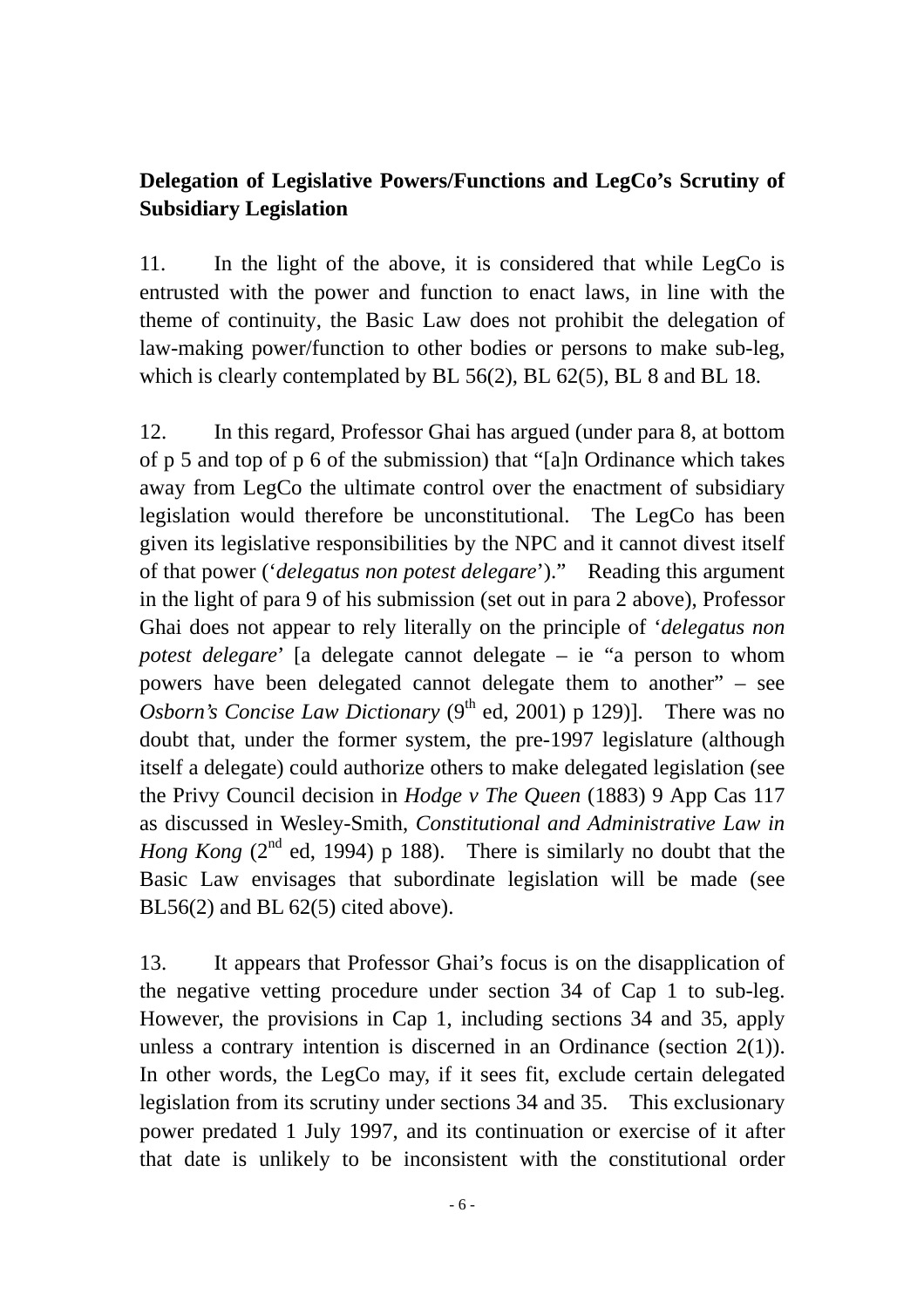provided for in the Basic Law, a central feature of which is the theme of continuity. For example, section 3(15) of the Fugitive Offenders Ordinance (Cap 503) has an exclusionary provision similar to section 3(5) of Cap 537. The above provision predated the reunification.

14. Similarly, it has been held by the court in *English Schools Foundation v Bird* [1997] 3 HKC 434 that regulations made under s 10 of the English Schools Foundation Ordinance (Cap 1117) are subsidiary legislation despite a provision to the effect that it is not necessary to publish them or lay them on the table of the LegCo. (The issue was discussed in the context of Government's policy on subsidiary legislation by the LegCo Panel on Administration of Justice and Legal Services on 24 January 2005.)

15. It is also relevant to note that under the UK Parliamentary system, it is common practice for subsidiary legislation to remain entirely unvetted by Parliament. See *Griffith & Ryle on Parliament* (2<sup>nd</sup> ed, 2003), paras  $6 - 162 \& 3$ :

> "Under the Statutory Instruments Act 1946, the great majority of (these) forms of delegated legislation are defined as statutory instruments….. The parent Act defines the way, and by whom, a statutory instrument may be made and the nature of parliamentary control, if any, to which it is subject.

> *Some statutory instruments…. are not laid before Parliament at all; some are not even printed*. Other less important instruments are laid before Parliament, *but are not subject to any parliamentary proceedings*….." (emphasis added)

16. Professor Ghai's reference (para 8, top of p 6 of his submission) to LegCo's role in checking the vires of sub-leg does not detract from the above position. This is one of its functions when it does vet sub-leg, but that does not mean that it may not give up the task of vetting it in the light of s 2(1) of Cap 1.

17. Professor Ghai's reference (para 8, top of p 6) to LegCo's constitutional powers/functions under BL 73(6) and (5) also does not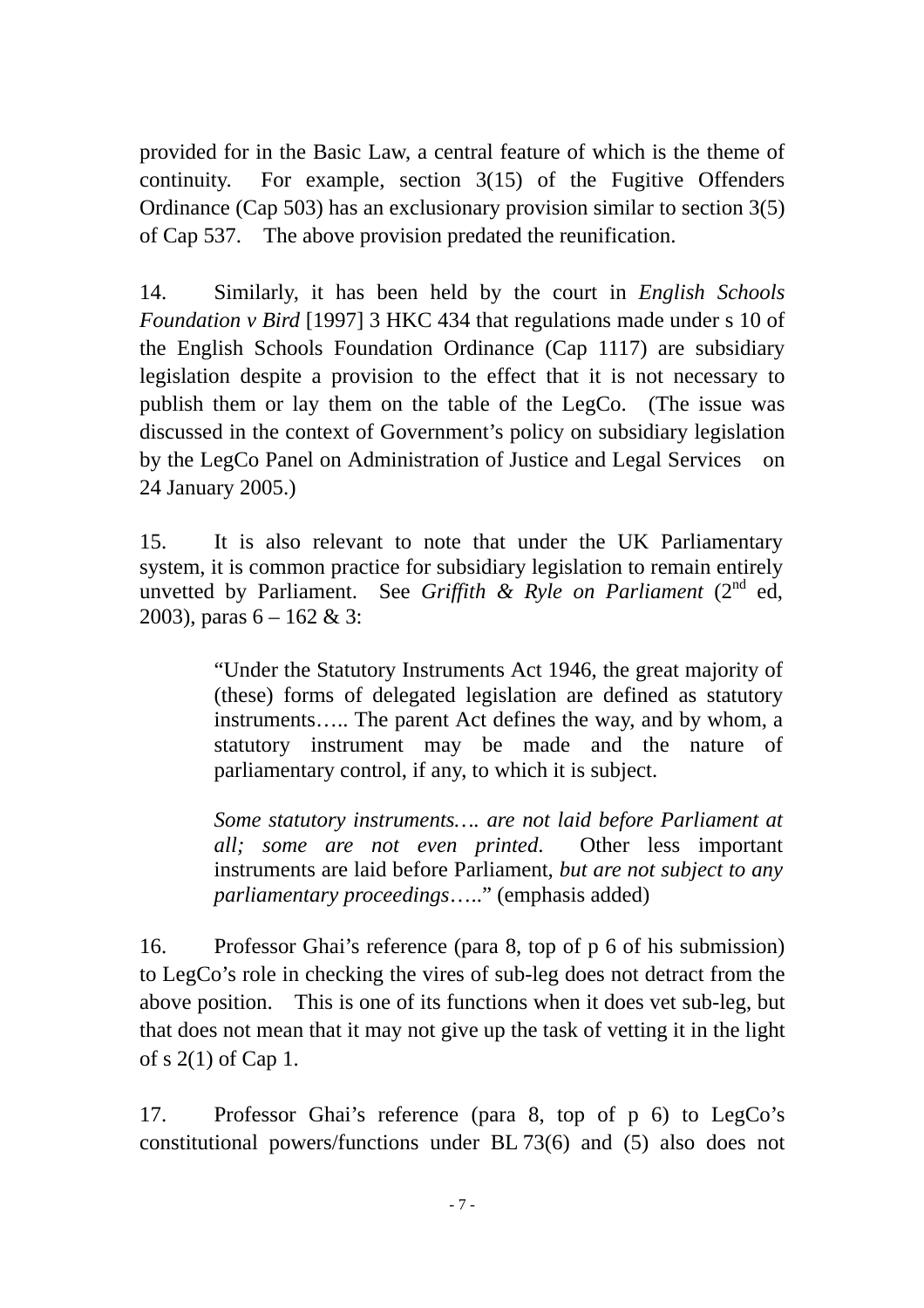detract from the Administration's position in respect of the UNSO. LegCo can continue to raise questions on, or debate, UNSO sub-leg even if it has no power to vet it.

18. Another provision relied on by Professor Ghai is BL 62(5) (para 8, bottom of p 5). According to Professor Ghai, "the draft of subsidiary legislation has to be introduced to the LegCo (BL 62(5))". However, BL 62(5) does not say that it requires the draft of sub-leg to be introduced to LegCo. BL 62 relates to the powers and functions of the HKSARG, one of which is "[t]o draft and introduce bills, motions and subordinate legislation". There is no reason to read into this provision a requirement that all sub-leg must be introduced into LegCo. In the light of the theme of continuity of the Basic Law and s 2(1) of Cap 1, BL 62(5) could and should be read as providing that, where sub-leg needs to be introduced into LegCo, the HKSARG may/shall do so.

19. In passing, it is noted that Professor Yash Ghai (para 8, middle of p 5 of the submission) has made the following remark: "**CE's permission is required** for private members bills on public expenditure or political structure or the operation of the government" (emphasis added). To clarify, BL 74 provides that "[m]embers of the LegCo of the HKSAR may introduce bills in accordance with the provisions of this Law and legal procedures. Bills which do not relate to public expenditure or political structure or the operation of the government may be introduced individually or jointly by members of the Council". The constitutional prohibition against members' introduction of bills relating to "public expenditure, political structure or the operation of the government" reflects the constitutional principle of executive-led government in the Basic Law (See Mr Li Fei's "Explanatory Note on the Draft Interpretation by the NPSCS of Article 7 of Annex I and Article III of Annex II to the Basic law of the HKSAR of the PRC" delivered to the NPCSC on 2 April 2004: "In the political structure established by the Hong Kong Basic Law, the HKSAR is executive-led. The CE is the head of the HKSAR. He represents the HKSAR and is accountable to the CPG and the HKSAR. At the same time, Article 74 of the Hong Kong Basic Law also provides that 'members of the LegCo of the HKSAR may introduce bills in accordance with the provisions of this Law and legal procedures. Bills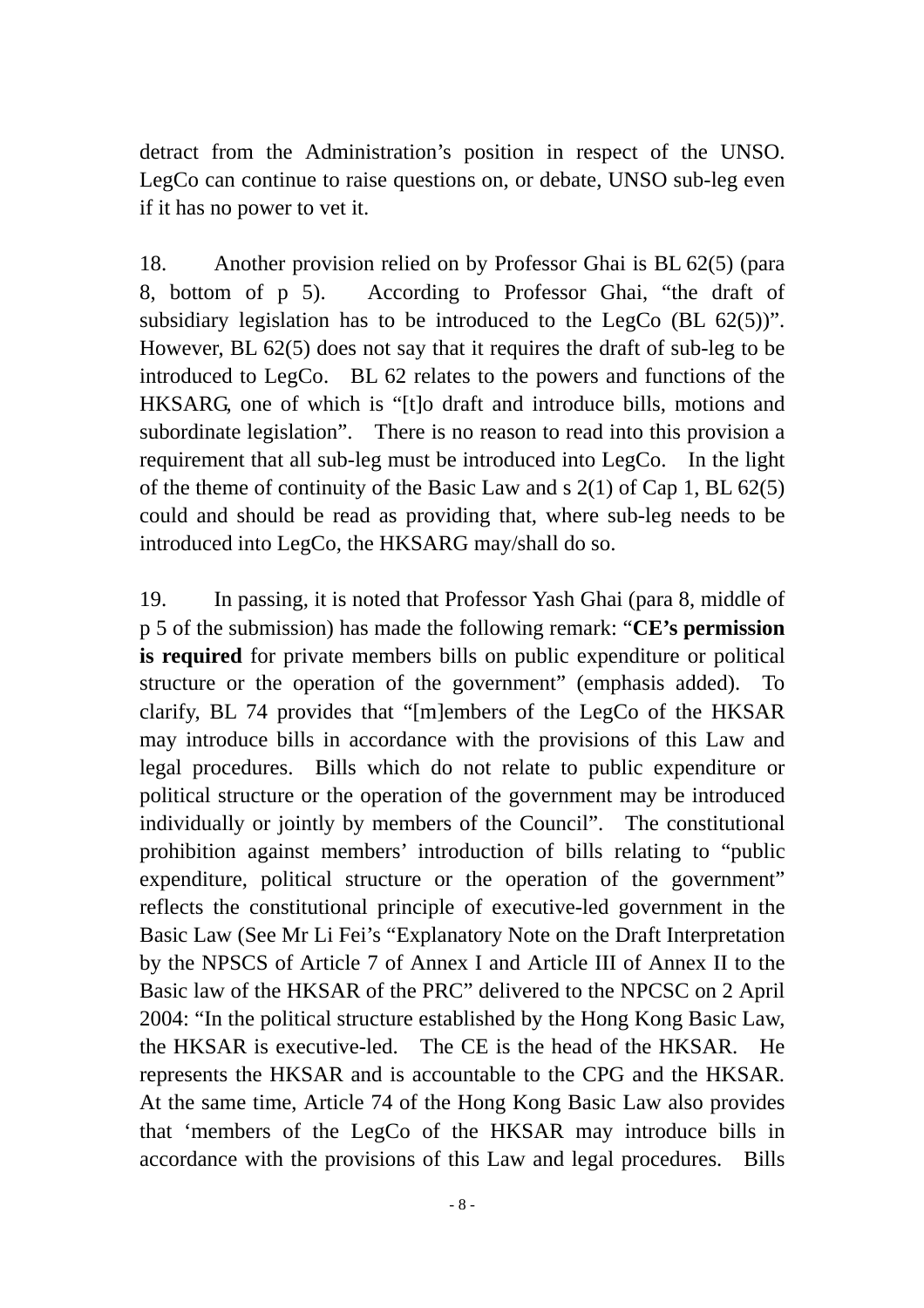which do not relate to public expenditure or political structure or the operation of the government may be introduced individually or jointly by members of the Council' …").

20. In addition to the principle of executive-led government, the following aspects are also relevant when the captioned matter is considered in its constitutional and statutory context:

- (a) Section 28(1)(b) of Cap 1 provides that no subsidiary legislation shall be inconsistent with the provisions of any Ordinance.
- (b) The delegation of law-making power by LegCo is not without constitutional limits. Under the doctrine of effacement applicable LegCo before the Reunification, as pointed out in Wesley-Smith, *Constitutional and Administrative Law in Hong Kong*  $(2^{nd}$  ed, 1994), pp 204-5, "while the legislature of Hong Kong may freely delegate its legislative powers, the delegation must not be total or complete. The legislature may not abolish or extinguish or 'efface' itself. To do so would be to amend or conflict with the Letters Patent, which deposit legislative authority in the Governor as advised by LegCo. A delegate must always remain under the control of the legislature, and its powers must always remain less than the legislature's powers (or so it seems from the strong hint given by the Judicial Committee in [*Re the Initiative and Referendum Act* [1919] AC 935, at 945]: 'it does not follow that [the Manitoba legislature] can create and endow with its own capacity a legislative power not created by the Act to which it owes its own existence. Their Lordships do no more than draw attention to the gravity of the constitutional questions which thus arise'). The constitutional limit imposed by the doctrine of effacement is likely to be applicable to LegCo under the Basic Law given its theme of continuity and the authorisation by the National People's Congress to the HKSAR to exercise, inter alia, legislative power (BL 2 and BL 17).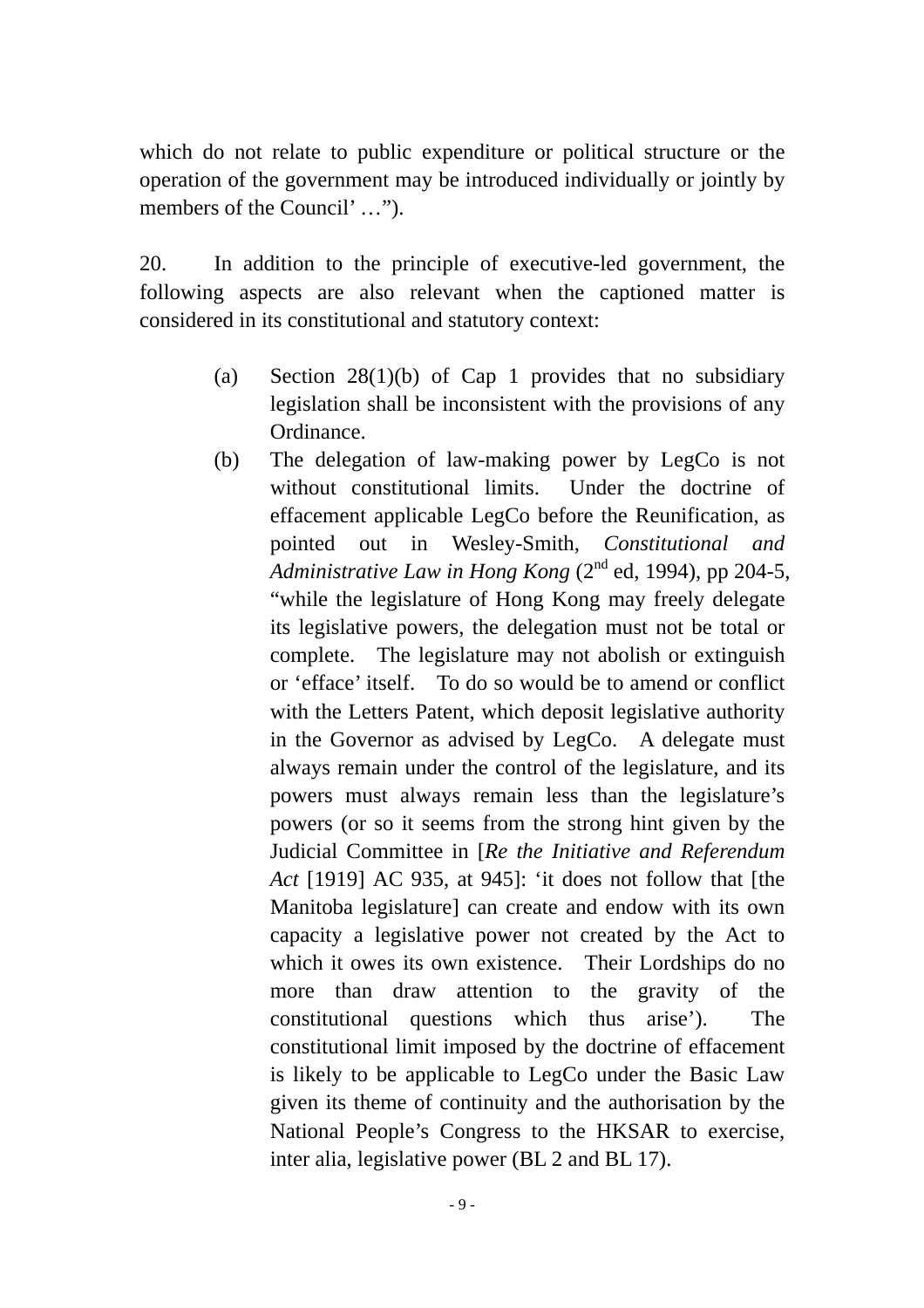(c) The relevant instructions given by the MFA fall within the scope of "directives issued by the Central People's Government" under BL 48(8), which CE has a power and function to implement. The above instructions clearly concern foreign affairs relating to the HKSAR, for which the CPG is responsible under BL 13(1). In the case of sub-leg implementing MFA directions in respect of foreign affairs, it must be lawful and constitutional for LegCo to authorize the HKSARG to make the sub-leg without any vetting requirement. This reflects the fact that, although legislative authority derives from LegCo, the subject matter is outside the high degree of autonomy conferred on the HKSAR.

## **Guidance**

21. Professor Ghai (para 12 of his submission) states that the UNSO might be deficient because section 3 confers on CE too general the power to make regulations for giving effect to MFA's instructions: "As a general rule, if the delegation is in very broad terms and without guidance on how the power is to be exercised, the delegation is unlawful."

22. We do not agree that the UNSO is deficient in the above respect, since sufficient parameters have been laid down in that ordinance to enable CE to exercise his power/function of making regulation under section 3(1). The exercise of such a power/function is limited by the terms of an MFA's instruction which is made to adopt UNSC resolutions about imposing sanctions against any places outside PRC (see s 2(2) read with s 3(1)). The maximum penalties that may be imposed for contravention or breach of the regulations are also prescribed (see s 3(3)).

#### **Desirability**

23. One of the HKSARG's arguments in favour of the current arrangement is that it ensures prompt implementation. In paragraph 16 of his submission, Professor Ghai rejects this on the basis that negative vetting takes place only after the coming into force of the regulations. This overlooks the standing arrangement, requested by LegCo, that